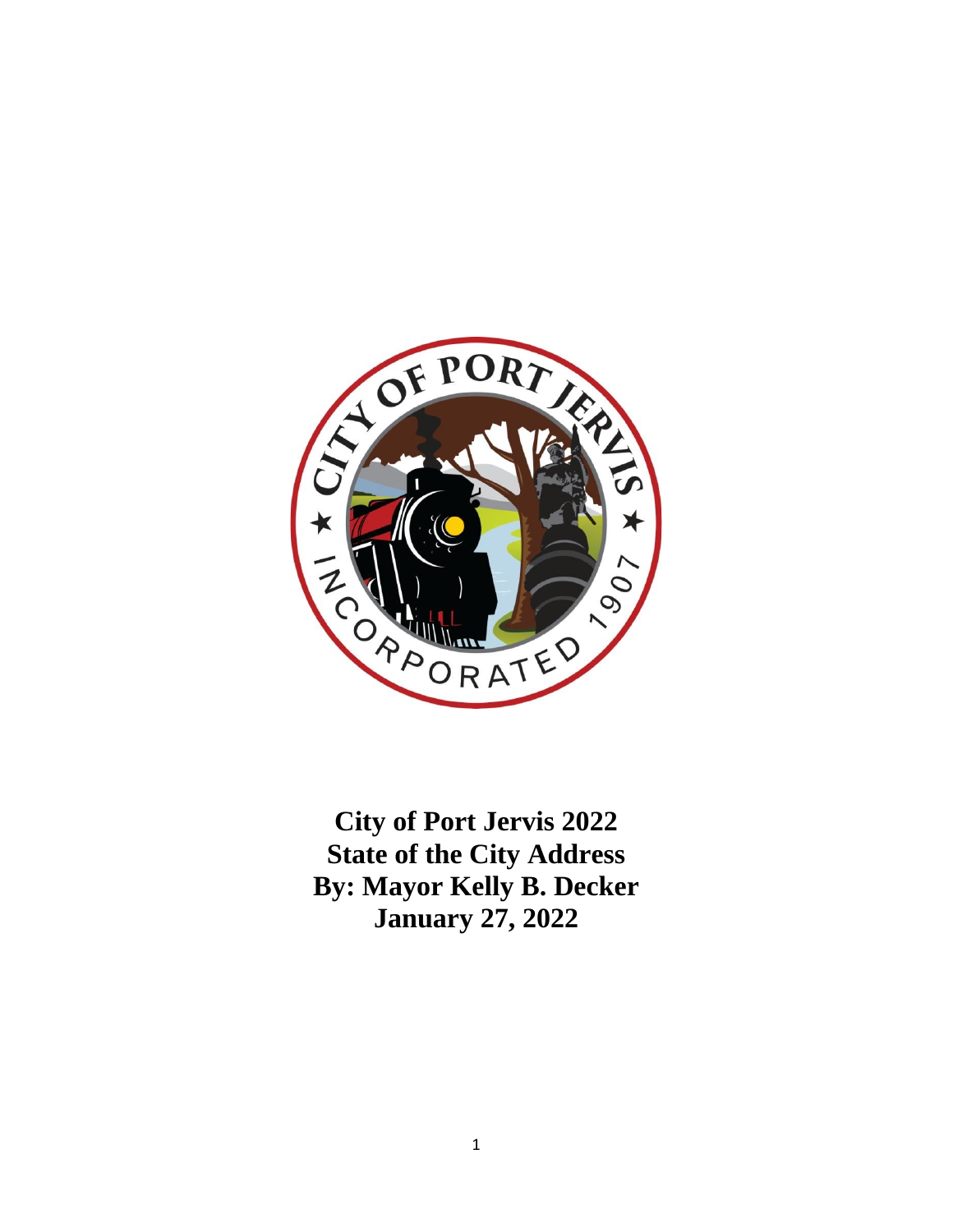Councilman-At-Large Siegel, Council members Fuller, Hernandez, Mann, Miller, Decker, Foster, Livingston, and Simmons, Department Heads, distinguished guests online, and ladies and gentlemen of the City of Port Jervis.

If 2021 showed this world anything was that people have strong opinions. In those opinions, unfortunately, the messages can be interpreted differently by others when received. I suppose what we can take from that, perhaps, is that we must all learn to respect each other's opinions and ideas. By doing so together, we can make this place we call home the best that it can be. As the pandemic of 2019 appears to continue its strong hold on the health and safety of so many, remote contact has appeared to become the norm for many. I desperately hope this year, that will change; and what use to be normal returns.

This is my nineth address to the residents of the City of Port Jervis and although we saw some tremendous change in 2021, I see a bright and promising future for our small little city on the banks of the Delaware.

The Strategic Plan that I put together eight years ago and have updated and renewed every year is working. It's certainly not perfect, but we are seeing the fruits of this plan working with major projects tackled and completed. We are seeing growth in residential as well as commercial properties. We have completed one of the largest land annexations in New York State and the focus is to continue to grow as well as thrive economically, and aesthetically, to produce a city that draws the attention of people from many different walks of life.

The key to our success is hands down our city employees and her volunteers.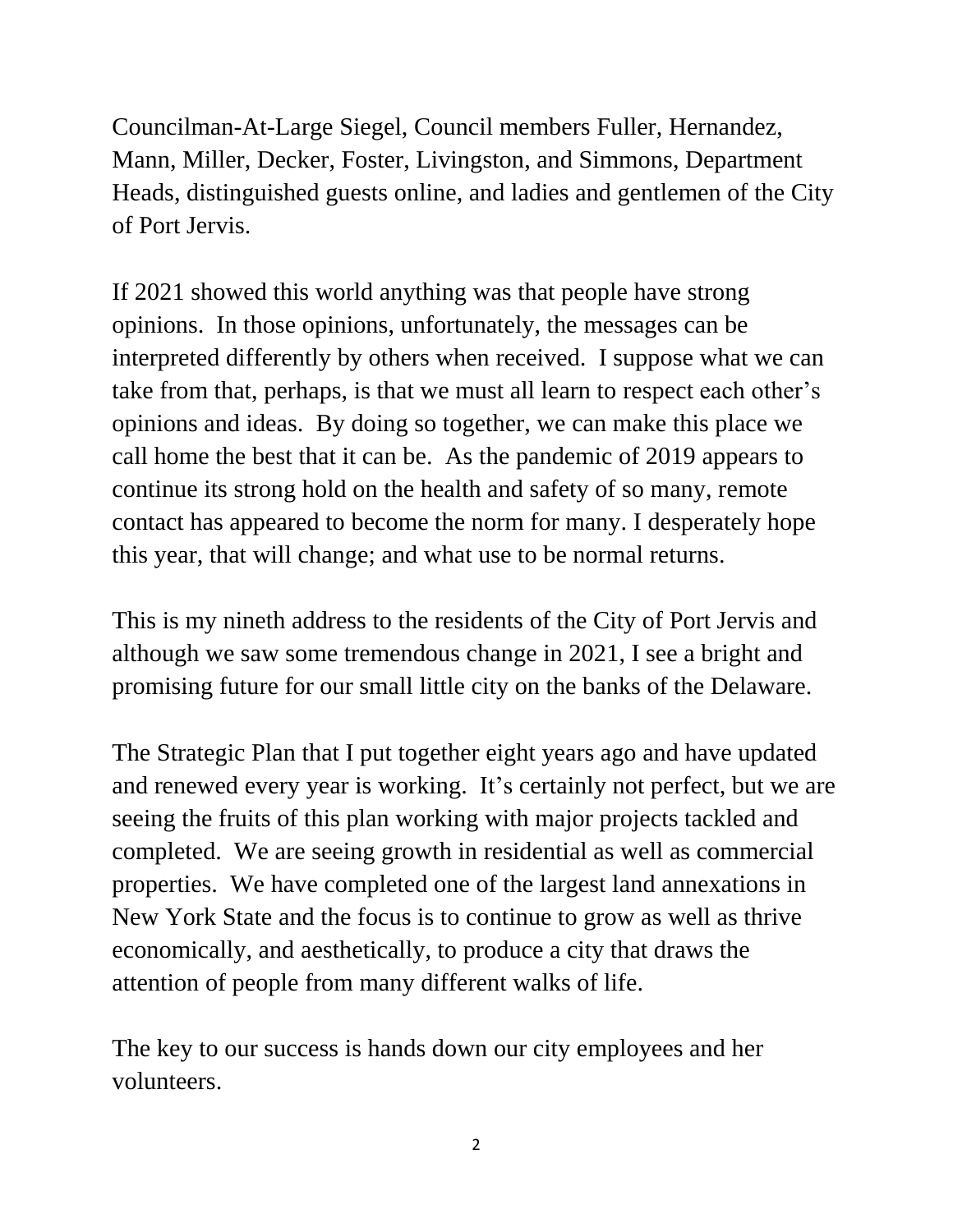I would like to show you this evening what each of our departments accomplished during the past year not only in continuing the regular operation of a small city but what they do above and beyond to accomplish the goals set in the strategic plan and what they envision for a prosperous 2022.

First and foremost are our volunteer organizations in our city. Whether it be the churches, individuals or community organizations that provide food pantries for those in need, give comfort and shelter to those who are without, or offer resolution to those that are struggling; we can't overlook their very important part in helping those in need who are right here in our community. We also have organizations that draw attention to our city and willfully work hard to develop activities and events that bring people here to our city from far and wide. This past year alone the focus has been on our hiking and biking trails, activities at Riverside Park, opening the campground at Point Peter, clearing the brush from the 1-mile length of the D&H Canal that is here in our city and most highlighted is the revitalization of the Erie Turntable. This year will be no different. This year we will see a development of one of the largest growing pastime sports in America, Disc Golf at Riverside Park. This course is 18 holes and is designed for beginning and experienced players. At the turntable we will begin to see new (old) trains positioned, rehabilitated and the creation of a historical reminder of transportation in here our city. This will serve as great education center resource. The turntable, control booth and railyard will have a new facelift and education and activity programs will begin soon after. These activities are the results of one community organization **The Outdoor Club of Port Jervis**.

3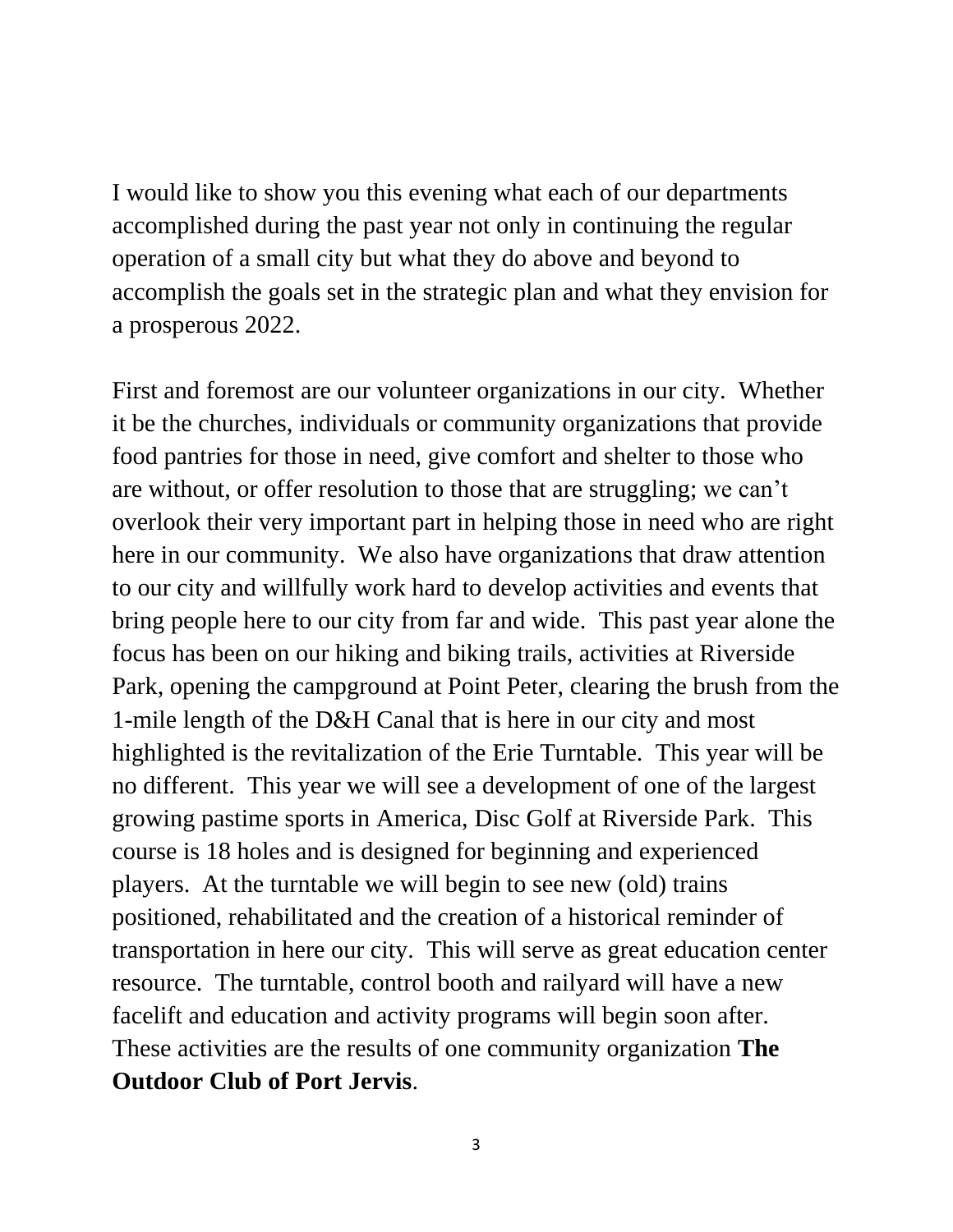This year again our city finances have continued to bounce back, and our Moody's Rating was finally upgraded to A3 'stable operations.' One thing we have worked very hard to improve over the last 8 years was our financially stability and we must focus on continuing that trend to build a stronger financially stable city. Our **City Clerk's Office** can be credited with effectively making this work.This level of upgrade shows a positive forward movement in the city's financial stability. Speaking of our finances, the city experienced a major change in our city clerk's office this past year. After many years of service Robin Waizenegger, our City Clerk Treasurer retired, and the city now has a new City Clerk Treasurer Laura Quick. We wish Robin well in her retirement. This department and its employees continue to provide countless functions that maintain the city operations. From records keeping, tax and other collections to licensing the Clerk Treasurer employees are an extreme asset to our city's survival. This year they will oversee a comprehensive software package installation that will provide real time availability of accounts, improve checks and balances within departments and replace a very aging software system used in that office.

Our city **Assessor's office** keeps on top of properties in the city. They are constantly reviewing and inspecting property inventory changes. They make revisions to the city tax map and have worked very diligently during the Annexation process as we take multiple properties into the city from the Town of Deerpark for both Commercial and Light Industry use. Started in 2017, this office of 2, will have completely updated photos of all city properties by the end of 2022. As real estate is on the move here, the Assessor's office keeps on top of sales as well as handouts "Welcome Packet's" with information from all departments to our new owners. The Assessor monitors exemptions and unfunded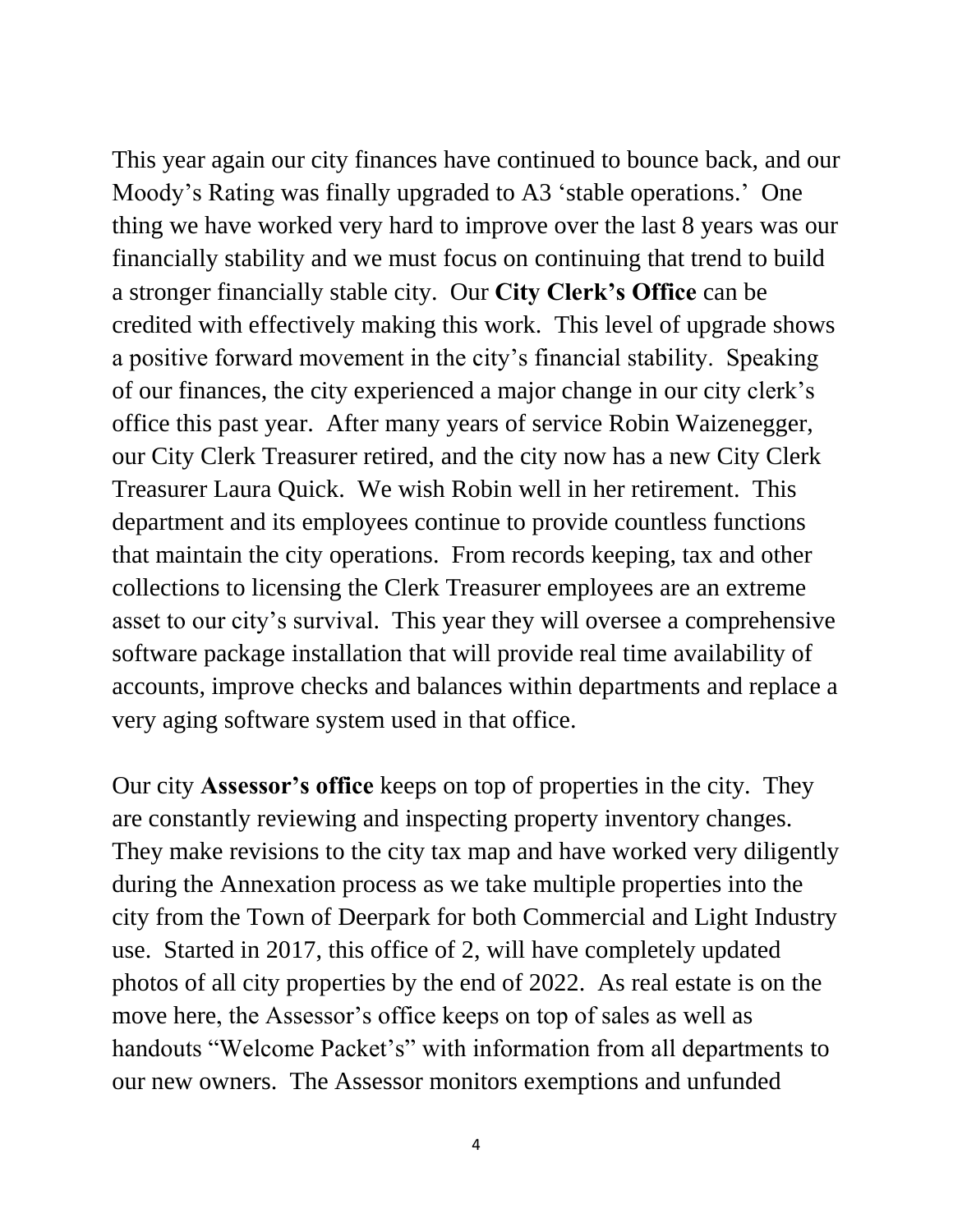mandates as well. This year they will also focus on helping seniors save a little more on city taxes by requesting an income level increase in city exemptions.

This past year has been a stellar year for our **Building Department.** Between major commercial projects and increases due to municipal searches, increased property sales and over 240 building permits issued; this department stays busy. There are 6 large commercial projects that are currently underway here in the city with nearly all being completed in 2022. The challenge this year, the building department will surely receive development requests from the newly annexed properties as well as new commercial projects currently under review and development that will soon be released to the public.

What is done today in and on our city streets as well as below ground level we hold "Thanks" to our employees of the **Department of Public Works**. Over the last 8 years this department has taken on tasks that in years past were put out to bid and given to private contractors. They have saved this city millions of dollars and will continue to do so in years to come by tackling projects in house as we hire individuals that have those trade skills. One of the largest projects is that of the sewer line replacement. A fine for a broken sewer main in early 2012 launched a comprehensive investigation by the New York State Department of Conservation that led to the city needing to replace its aging sewer infrastructure underground. A \$99 million dollar price tag, if put out to bid, has been substantially diminished by this department training its employees on a new form of realigning that will give existing sewer pipes a potential 200 plus year life expectancy for a fraction of the original estimate. Additionally, this department paved city streets, performed repairs and replacement of pipes throughout the city;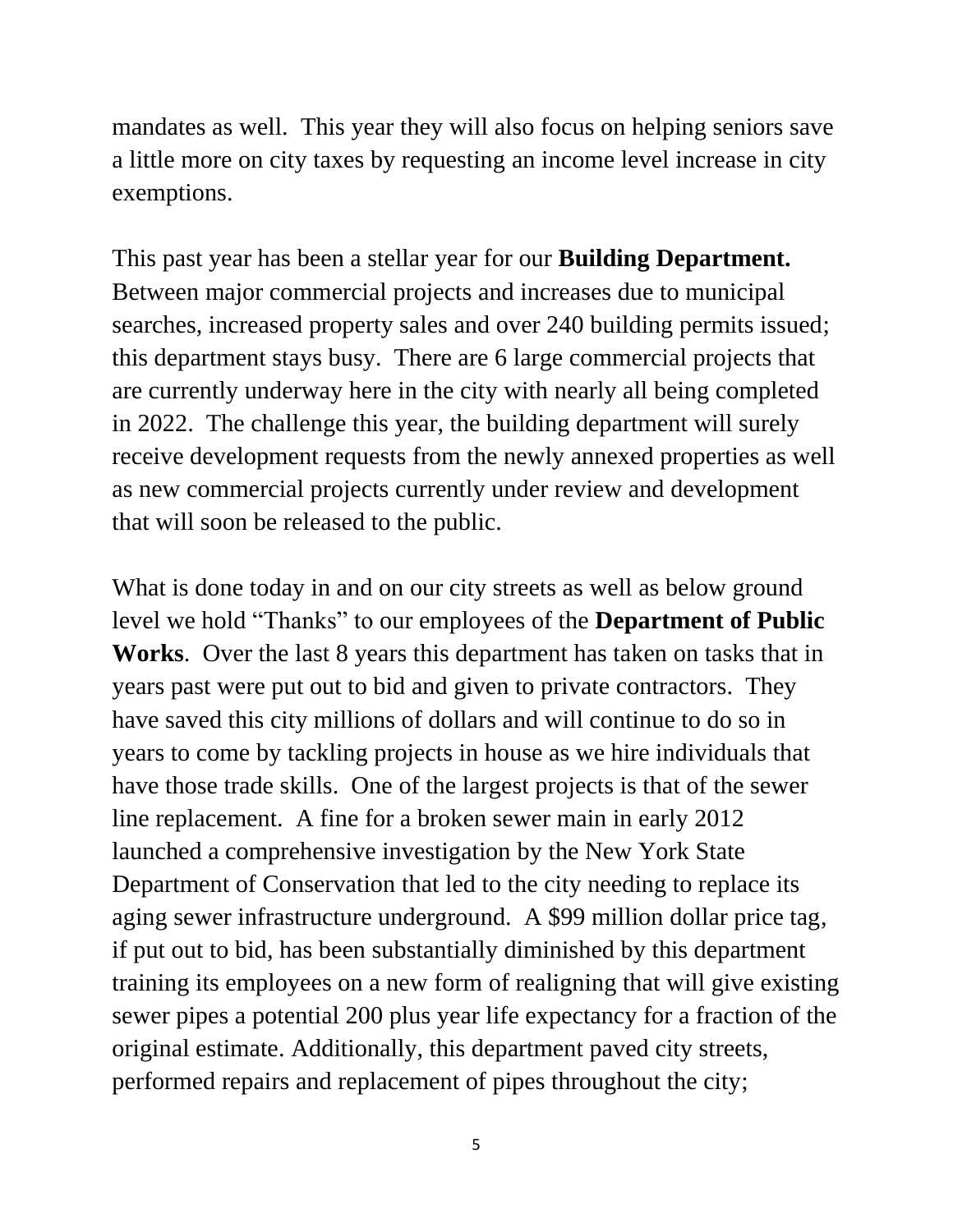including manholes and catch basins. The DPW also replaced, at a fraction of the cost, a culvert on Warren Place that had washed away. The water department, also part of the DPW installs services and repairs main breaks, the water plant produces 330 million gallons of pristine potable water a year and maintains dams and roads in our watershed. Currently DPW is slated for a slow transition to a new home at the city's old landfill location just annexed into the city. This multi-phased project will remove them from the dilapidated city barn on Franklin Street that is in a flood zone to a new facility that will be conducive to their needs for many years to come. In 2022, on top of everything they do each year, this department will work on several projects including rehab and painting of the underpass, painting of the exterior of city hall and completion of the police department expansion to name a few. I would be remised if I didn't mention that tomorrow is the final day, before retirement, of 37-year employee and director of the Department of Public Works for the past 8 years Jack Farr. Jack started here as a teenager and worked his way up to director. He has certainly proven his worth to our city and we wish him well in his retirement and look forward to his legacy being continued.

Our city **Fire Department** is our key to the past when it comes to small cities. Rarely can you find a dedicated ALL-VOLUNTEER fire department in a city. These brave men and woman responded to 390 calls in 2021 which is an increase of 8% from 2020. Additionally, mutual aid requests are up 18%. There were 10 structure fires in the city in 2021 and our department has a well trained staff to help save life and property of our residents. This department has taken great strides in becoming compliant with New York laws including bail out systems. Successful grants have been written to seek new equipment that will also help replace aging vehicles in the fleet. On the water, our fire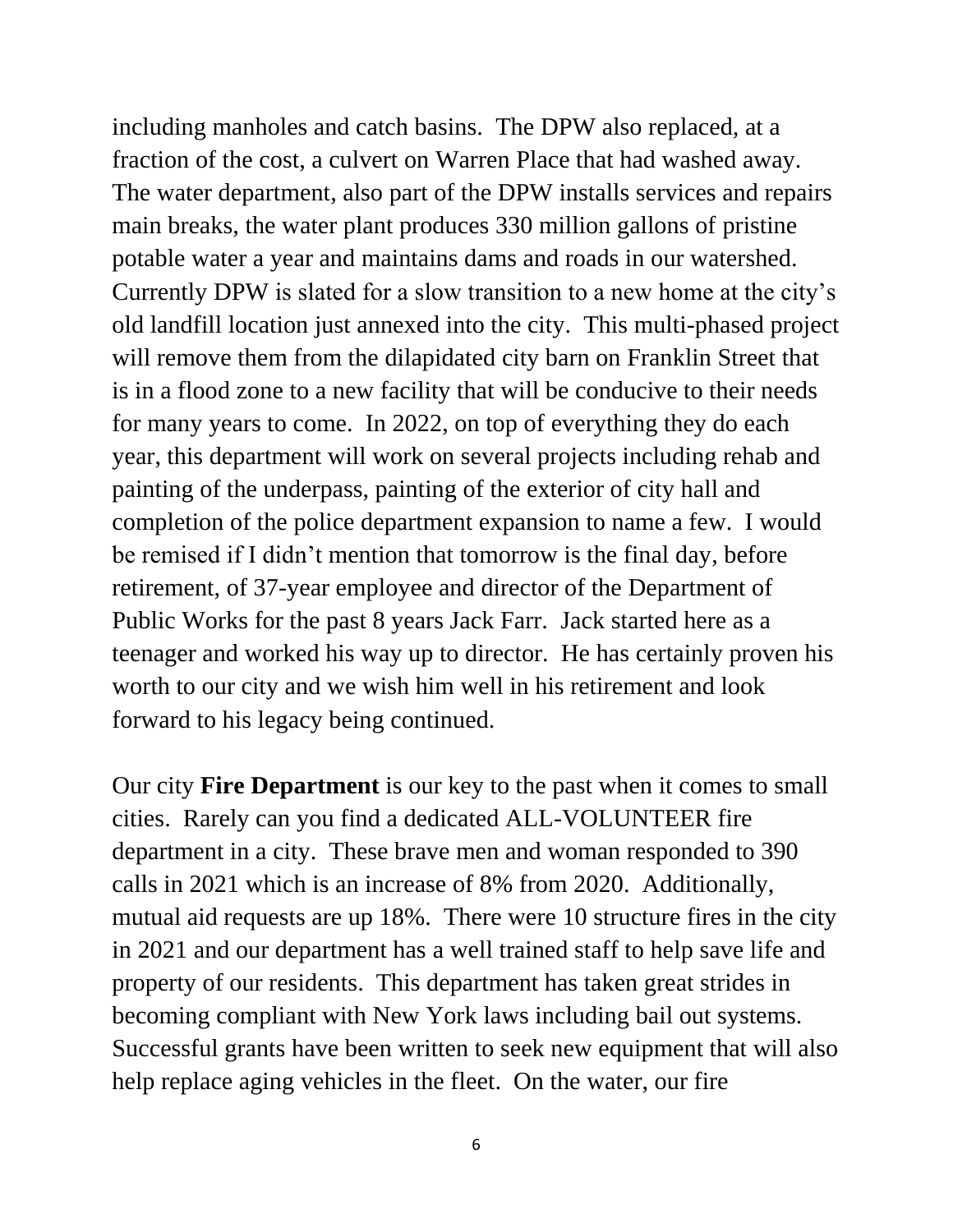department received a new Jet rescue boat, through grant money, that will play a critical role in water responses. Its operation only needs 4" of water to travel which makes it very useful in our major waterway, the Delaware River. In 2022, all New York Fire Departments will begin falling under OSHA standards for Commercial Dive regulations. These regulations are strict and will require new equipment and training. Our department will also be seeking accreditation in Technical Rescue that will put them up to National Standards. Lastly this year the Fire Department is establishing two work groups. One group that will focus on life-cycle replacement of apparatus and vehicles in the department while the other will research the feasibility of a Central Fire Station.

Working hand in hand with the city's Fire Department is our **Fire Inspector.** The goal of this department is simple, safety first. While conducting residential and commercial inspections the Fire Inspector has been able to drastically reduce false alarm calls that had become burdensome on the Fire Department. The Fire Inspector keeps up with the ever-changing laws and is certified in Code Enforcement as well as International Code Compliance for Fire. The Fire Inspectors goals for 2022 are simple, educate and work towards no violations through inspection.

Our other emergency department, our city's **Police Department**, is an agency of respect throughout the county and even right here with its own residents and businesses. They have definitely seen challenges over the last year with reported incidents up 14.45% over 2020 with a rise in domestic violence of 8.21%. Nationally violent crimes are rising and here our Part 1 crimes are up 8.9% while Part 2 offenses are up 16.78%. Our department has taken a proactive approach to this rising concern. The city has invested in technology to further help our officers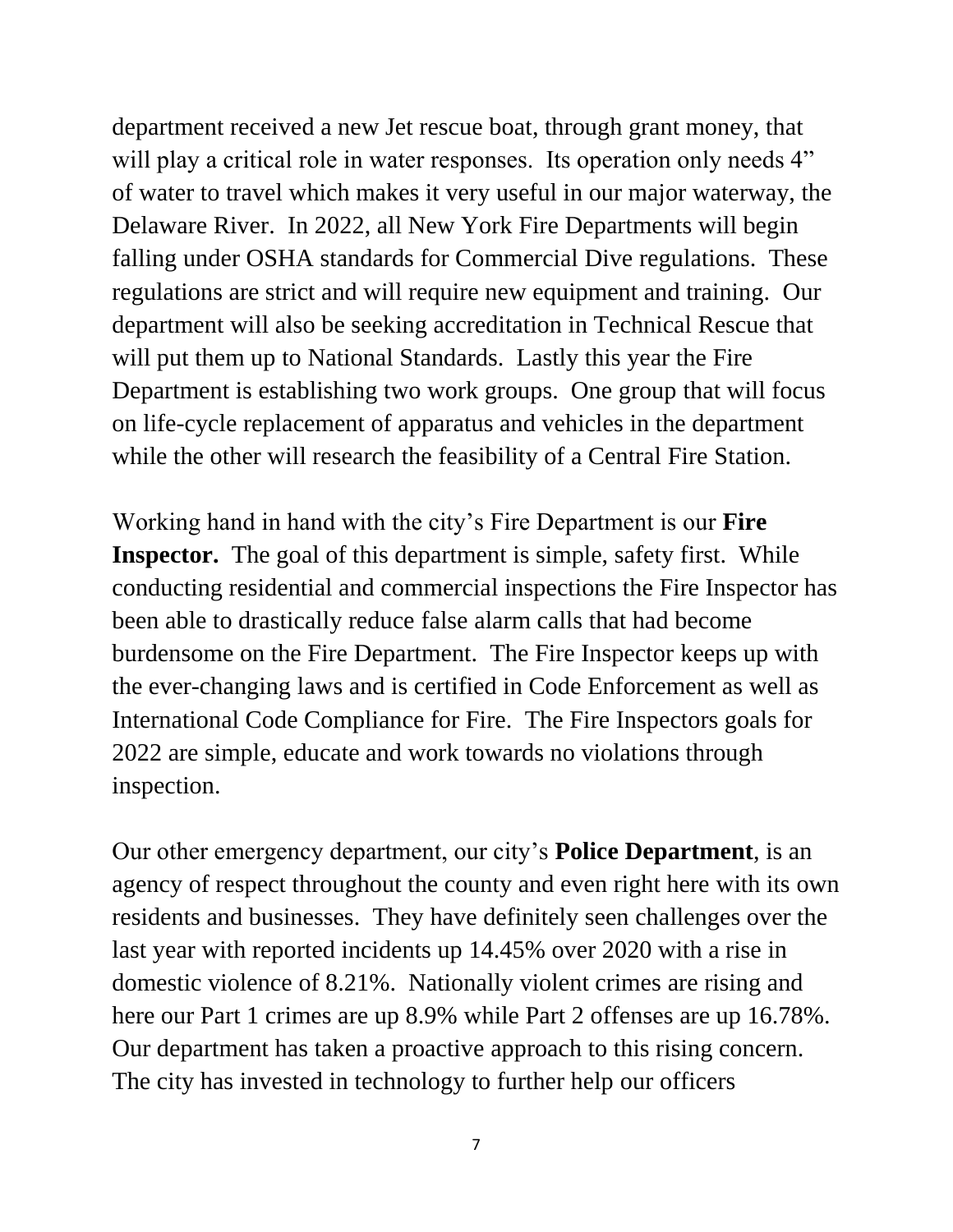investigate as well as process individuals who have made a choice to violate the law. Officers will soon be wearing body cameras to protect themselves, as well as the public. The Live Scan electronic booking system is being totally replaced and there will be construction of a range training facility to help facilitate comprehensive training of officers on a regular basis. Additionally, the police department expansion is nearly finished, and our officers will have the space and tools they need to do their job effectively. In 2021, the Police Reform and Reinvention Collaborative made recommendations to the Common Council that were considered and passed. All of the recommendations have been implemented. We sought and have been awarded many grants to help this department. A tentative approval was given from the Department of Justice Safe Neighborhood for a grant to combat violent crime, gang related activity, narcotics trafficking and gun violence in our city. The police department was awarded a grant for a Special Service Truck for community policing as well as using it for special operations. The goal of the police department in 2022 is to continue Community Policing based strategies, bring back National Night Out Against Crime, deploy more foot patrols in our neighborhoods, work together with the Community Advisory Board but most important; to make our city a safe environment for all. Getting those that commit crimes off the street is a goal however as many of us know the New York State bail reform has placed many of these defendants back out on the street allowing for the criminal activity to repeat itself. To combat this our police department has partnered with many services in the mental health and domestic violence fields to help to at least help those that are charged with crimes that need these services.

An effective way proven to help develop and grow an individual and show them how to interact with others is to keep them active in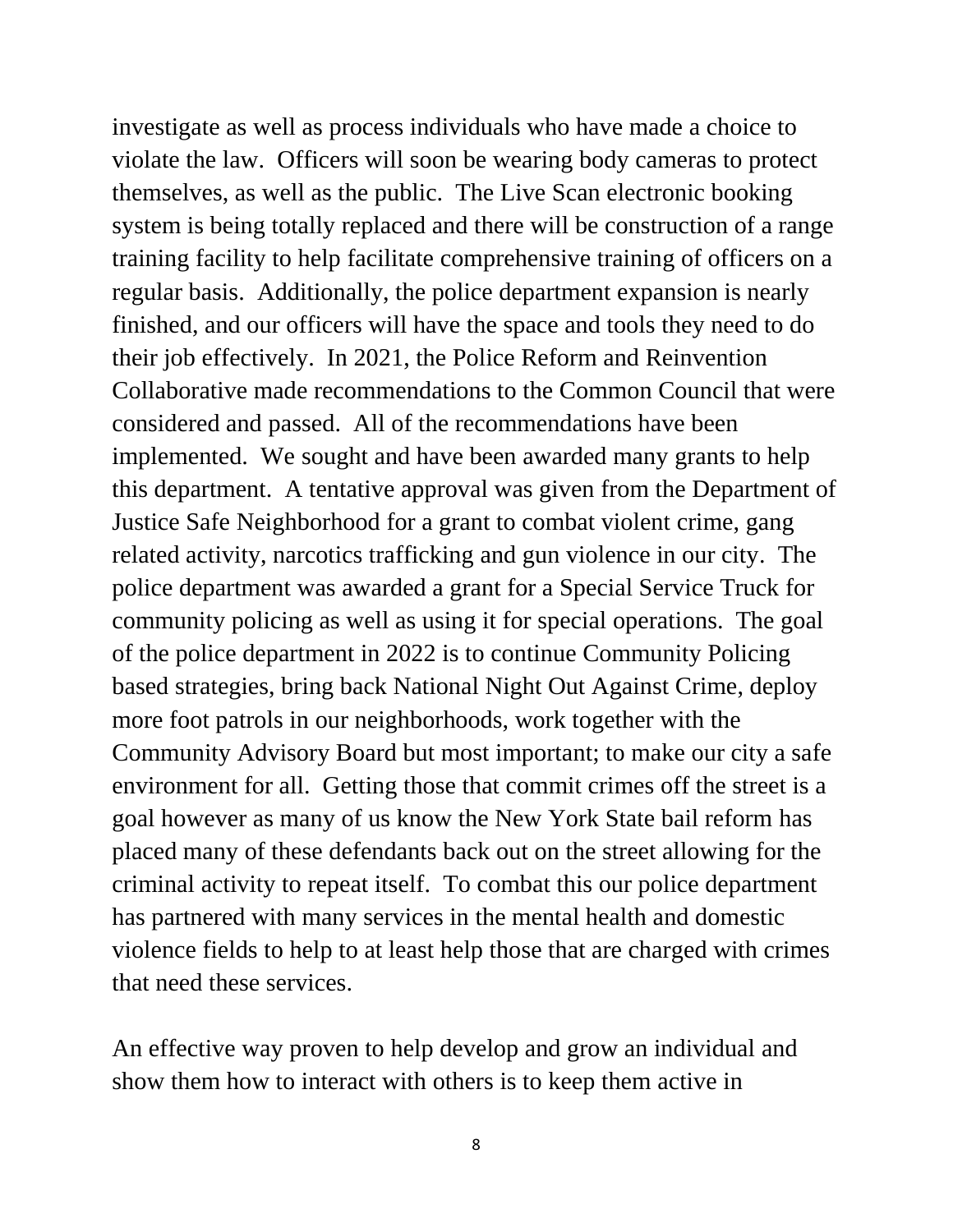organized sports and activities. The city does its part in providing many options for our city youth throughout the year with the **Recreation Department**. Although the last 2 years have proven to be truly challenging, the programs have begun to recover with increased attendance in 2021. The summer recreation program returned to its normal schedule and hosted 673 kids over a 5-week period. West End Beach returned to normal with no attendance restrictions last year. The Recreation Department was proud to hold events like the Polar Plunge in conjunction with the Special Operations Team of the Fire Department as well as the Easter Candy Dash, Delaware River 5k, Independence Weekend Fireworks Display from Point Peter, the Fall Harvest and Halloween Parade, the Stone Challenge with the Port Jervis Outdoor Club and provide field trips in 2021. Additionally, they had the opportunity to repair and replace playground equipment throughout the city. This year Recreation would like to help improve youth attendance and bring back Friday Teen Night. They would also like to reinvigorate events such as the Dinner Along the Delaware and the Tri-State Classic 10k. Lastly, this department will focus on installing more playground equipment in our city parks and restoring the Rotary Skate Board Park at Riverside Park.

The **Port Jervis Community Development Agency** isn't really a department of the City of Port Jervis but certainly an asset that the city could not operate without. The CDA takes on the role of seeking grants and managing Section 8 housing for the city. In 2021, the CDA had sought and awarded, on behalf of the city, numerous grants such as \$1 million grant for equipment to the DPW to use for sewer realigning, \$1.8 million to acquire and expand our watershed source by purchasing Boehmler Pond, \$35,000 acquired for a tree removal process in the city under the NYS DEC Urban Forest grant, over \$600,000 for lead service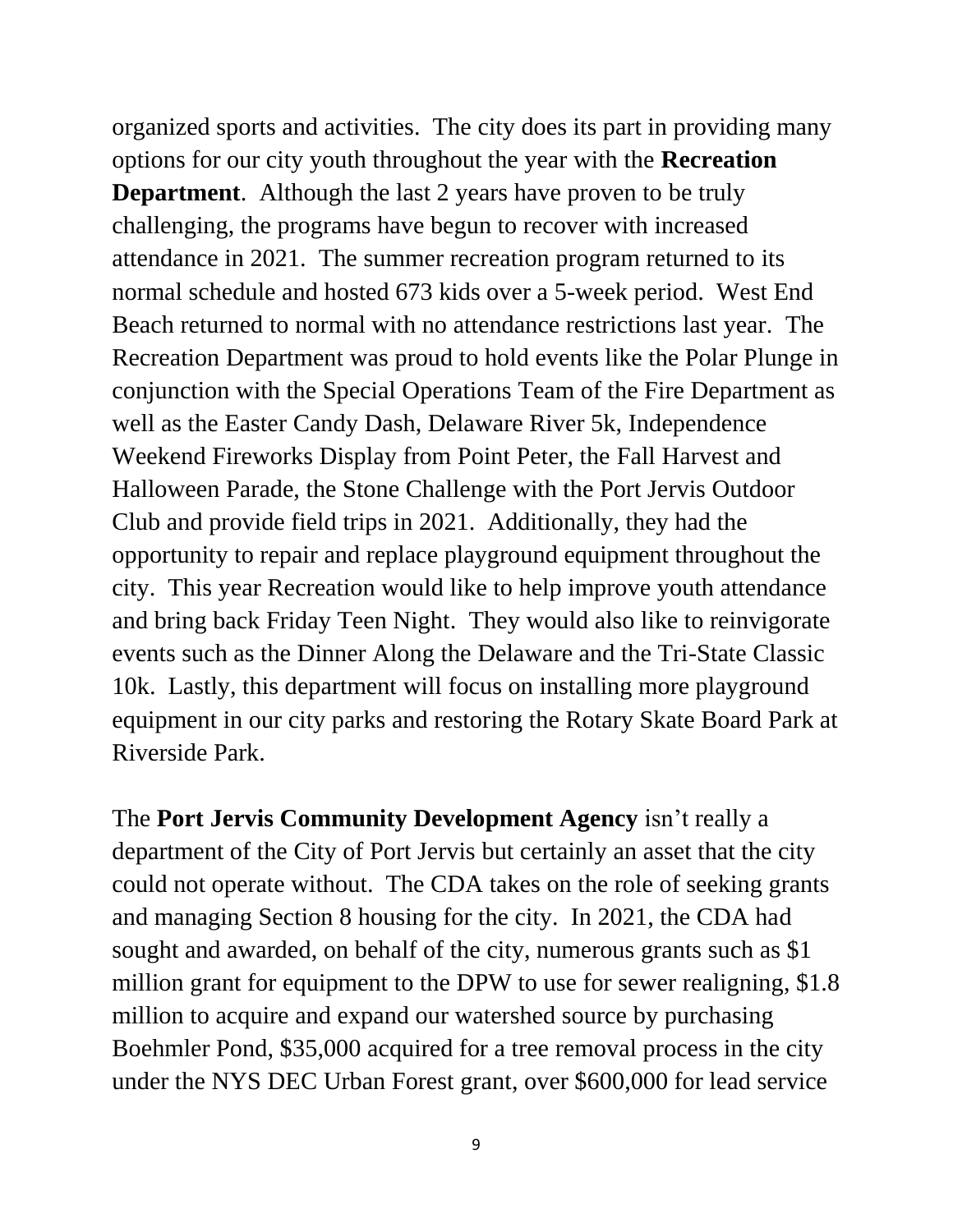water replacement in the lower  $4<sup>th</sup>$  ward and body cams for our police officers. Additionally, they have worked with the Nature Conservancy on acquiring Woodland Carbon Credits estimated to benefit the city at \$540,000 just by having trees in our watershed. Additionally, the CDA was key in helping the city acquire a 0% interest hardship loan of \$20 million to reline our city's wastewater system, convert 10 DPW vehicles to the Bio-fuel pilot project, at a cost of \$1.00, joined the NYS Climate Smart Communities that will allow for greater grant opportunities in storm water displacement. They also have been and will continue to work on the possibility of e-vehicle charging stations, the feasibility study that was awarded in regards to the O&W trail to Port Jervis as well as HUD Section 8 housing that assisted 195 families here in the city. As grants change, the CDA is changing as well. When it comes to requesting grants there has been a shift in awards to already engineered "shovel-ready" projects. While we deobligated the Pike Street sidewalk project in hopes for the \$1 million award this year, the project is engineered and shovel ready. The CDA will be working on projects that the city and its department would like to develop or rehabilitate.

We were also grateful to be able to have our tremendous volunteers on the **Tourism Board,** pull off some of our yearly events very successfully such as the Fall Foliage Festival, Christkindlmarkt, City Wide Yard Sale, St Patrick's Day parade and a new acclaimed Italian Festival.

Again, this past year was difficult for everyone when it came to dancing around the COVID infection. Let us hope we are near the end. Our city council was able to help keep taxes fair with a low increase while not adversely affecting the positive changes that we've made in the city as we continue moving forward in the right direction.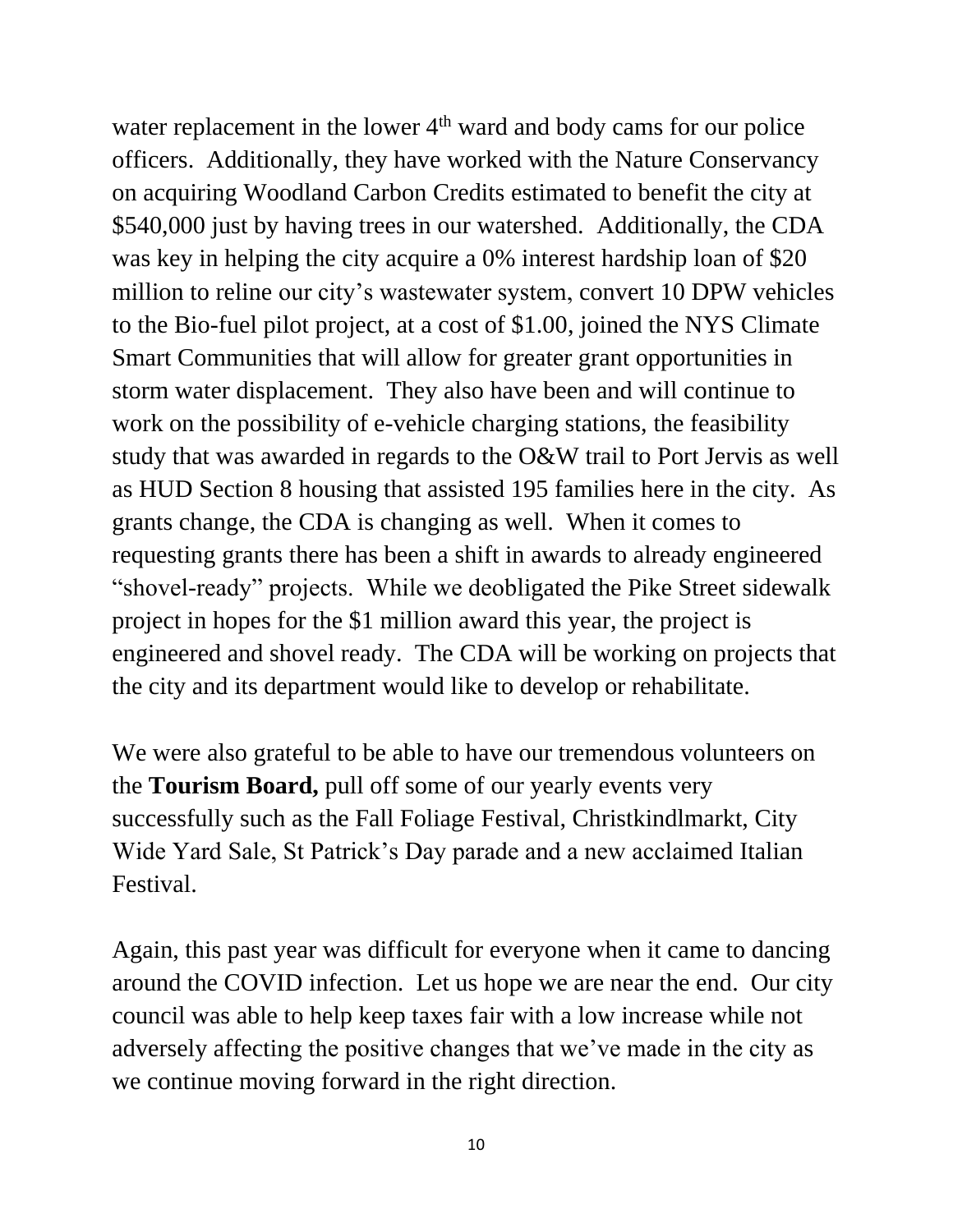This past year we launched our new city website at [www.portjervisny.gov.](http://www.portjervisny.gov/) It has been tweaked and so we are now begin phasing out, [www.portjervisny.org.](http://www.portjervisny.org/) Our old website will begin directing you to the new site for our residents and visitors to enjoy.

We have completed the annexation of property from the Town of Deerpark that will increase our property tax base substantially as it begins to be developed. This development will lead to new jobs in our area as well. In 2022, we will continue to focus on the redevelopment of the Riverside Park with the new 18-hole Disc Golf Course. We are seeking funding for the enhancement of West End Beach with a new parking lot, a boat launch, renovated bath facilities and a sidewalk to West Main Street on Ferry. Additionally, grant funding has been requested to install handicapped access and beautification of the Tri-State Rock as well as lighting, sound system, and stage for Veteran's Orange Square Park. The city's Farnum House is need of attention as well, this 19<sup>th</sup> century home owned by the city in perpetuity, that once housed the caretaker of the D&H Canal and his family will be on the drawing board for a facelift.

So, as I wrap up my 2022 State of the City Address, let us take a moment to remember those that we've lost in this pandemic and let us pray for those that are still suffering through it now including residual effects…

Let us reunite our city and her residents and visitors in 2022 and bring a sense of normalcy. Our city has had a lot of positive change in the last few years, and it should continue. I continue to challenge our council to be leaders of that change. To move our city in a forward direction, to